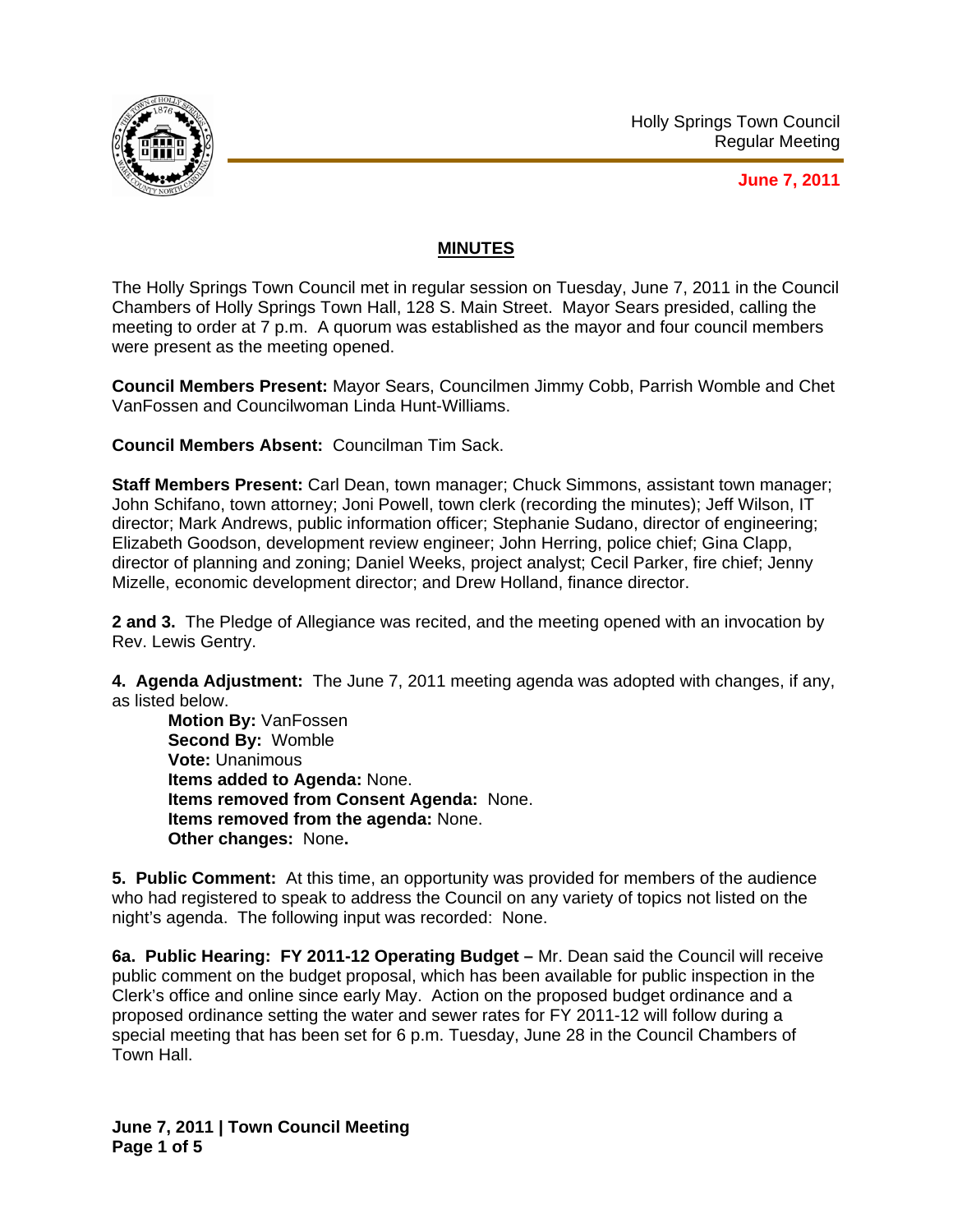Mr. Dean then outlined the budget proposal. He explained that it is based on a 98% collection of a 41.5-cent tax rate applied to a total town value of \$3,202,889,457. The General Fund is balanced at \$23,552,000, and the Utility Fund is balanced at \$10,275,000.

- The following bullet points are highlights of the budget.
- Proposed budget is based on 98% collection rate
- Approximate tax base of \$3,202,889,457
- No Tax Rate Increase  $= $0.415$  per \$100 valuation
- One new position in GF Facilities Maintenance Tech
- No new positions in UF, upgrade of existing position to a higher certificate level and will handle reclaimed system and FOG program
- \$30,000 in non-profit contributions
- \$10,000 in discretionary funds for potential Chamber projects
- \$30,000 for civic organization sign
- Temporary lease for police substation
- Development fees will remain the same for next budget year
- No COLA, merit/performance pay funded at 2%
- 5% 401k contribution and longevity benefits
- State mandated 0.53% increase in retirement
- Health insurance rates budgeted with 11% increase (switch from BCBS to United Healthcare)

With the manager's explanation completed, Mayor Sears opened the public hearing to accept comment. The following comments were recorded: None.

There being no comments, the public hearing was closed.

**Action:** The Council approved a motion to set a special meeting date of 6 p.m.

Tuesday, June 28, 2011 for the purpose of adopting the FY 2011-12 budget.

**Motion By:** VanFoseen **Second By:** Cobb **Vote:** Unanimous

**7. Consent Agenda:** The Council approved a motion to approve all items on the Consent Agenda. The motion carried following a motion by Councilman VanFossen, a second by Councilman Womble and a unanimous vote. The following actions were affected:

7a. Minutes – The Council approved minutes of the Council's regular meeting held April 19, 2011.

7b. Contract Report – The Council received a report of contracts approved by the town manager.

7c. Budget Amendment, \$200,00 – The Council adopted an amendment to the CDBG project fund in the amount of \$200,000 to receive grant revenues and establish a scattered sites project budget. A c*opy of the budget amendment is incorporated into these minutes as an addendum page.*

7d. New Hill Place Plan Amendment - The Council amended the approval for master plan 08-MAS-01 for New Hill Place by applying an additional condition to address concerns of state and federal environmental agencies.

**8a. Twelve Oaks Development Agreement –** Mr. Schifano said the 12 Oaks development agreement originally was entered into in June 2004. At that time, a lock on fees was negotiated by that developer where the builders or developers would pay sewer and water fees at the rate as it existed in 2004, which is substantially less than the current rate.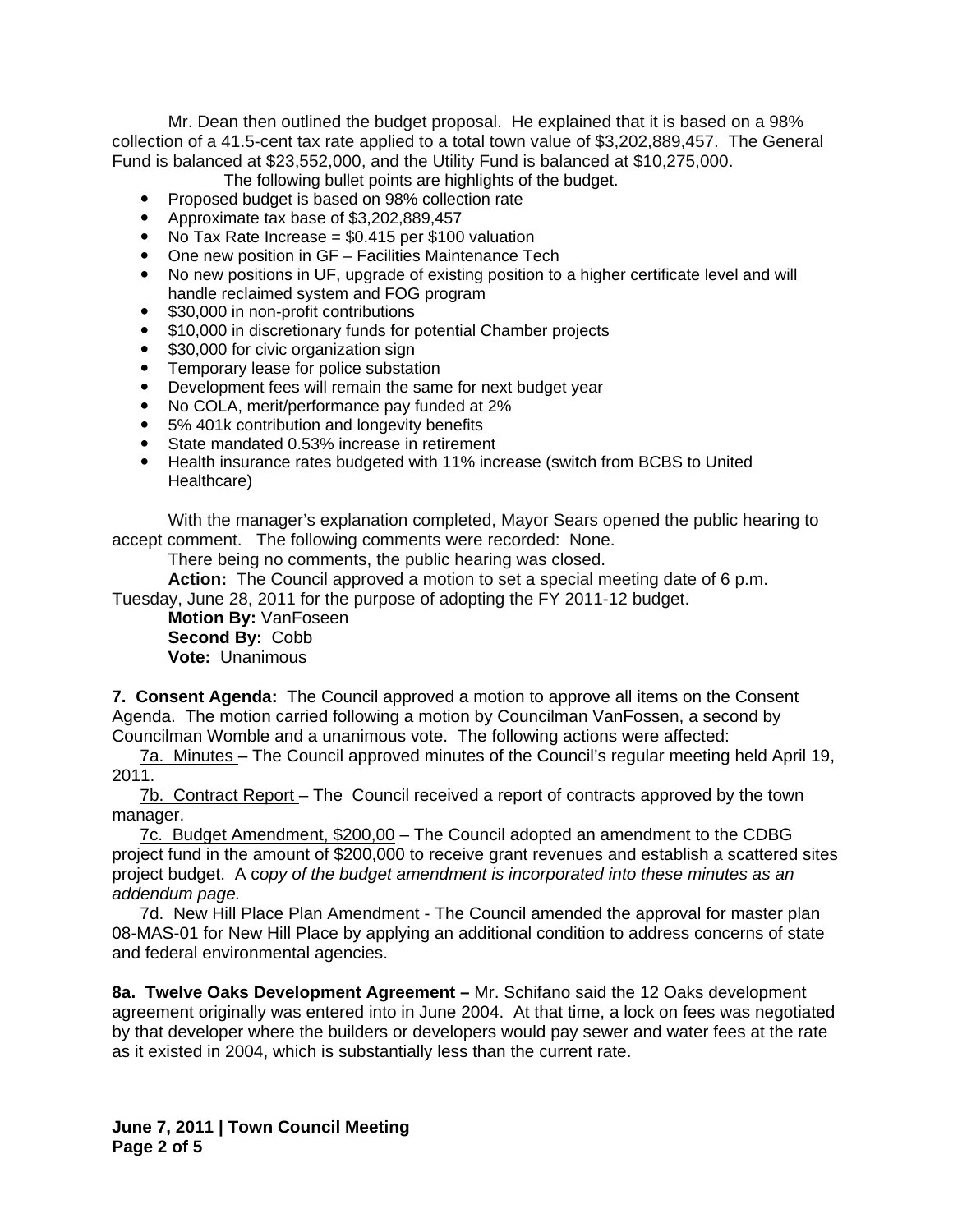He said the development did not build-out at the rate that was expected in 2004 and the current developer did not realize the full extent of their bargained-for fee lock. They are requesting an extension of the fee lock under a full re-write of the developer agreement.

 While a new development agreement is being prepared, the developer has requested a short extension of the fee lock, for 90 days.

Councilwoman Williams asked if this request was unusual.

Mr. Schifano said the agreement to lock fees is unusual in and of itself. He said it was to great benefit of the development.

**Action:** The Council approved a motion to approve the developer's request for a 90-day extension of a fee lock on rates as set forth in the 2004 development agreement for Twelve Oaks.

**Motion By:** Womble **Second By:** Cobb **Vote:** Unanimous

**8b.2010-11 Street Improvement Project Amendment -** Ms. Sudano said at the Council's May 17 meeting, Council approved change order 1 which consisted of adding funds to the project budget to cover three small changes plus the paving of the Wastewater Treatment Plant Road.

 The day after the Town Council meeting, the contractor removed pavement from Cliffdale Road -- one of the streets scheduled to be resurfaced -- and discovered a severe deterioration of subgrade condition.

 Ms. Sudano said that staff retained the services of a geotechnical engineer for a recommendation of repair for this roadway. The repairs needed are significant and will necessitate using a large portion of the funds that were added to the project for the wastewater treatment plant road paving.

 She said "Change Order #1 Revised" is offered for approval in place of the originally approved change order -for the purpose of repairing Cliffdale Road properly.

Change Order 1 Revised now consists of:

• The three WCD's previously funded at the May 17 Council meeting in the amount of \$11,464.99;

• Cliffdale Road repairs in the amount of \$27,502.50;

 for a total project increase of \$38,967.49. Funds sufficient to cover this were already approved at the May 17, 2011 meeting.

Ms. Sudano said that the paving of Treatment Plant Road will not be included in the resurfacing project this year.

**Action:** The Council approved a motion to approve Change Order Revised #1 in the 2010-11 Street Improvement project.

**Motion By:** Womble **Second By:** Cobb **Vote:** Unanimous

At this time, Councilman Cobb made a motion to recuse Councilman Womble from the meeting for the duration of this agenda item because he is a subject property owner along the sidewalk corridor. Councilman VanFossen seconded the motion. The vote was unanimous.

**8c. Grigsby Avenue Sidewalk Project -** Mr. Schifano said the Town has received an NCDOT grant to construct a sidewalk from Raleigh Street to Stinson along Grigsby Avenue. In order to comply with the grant conditions, the Town must certify that we have acquired easements for a sidewalk along this road.

**June 7, 2011 | Town Council Meeting Page 3 of 5**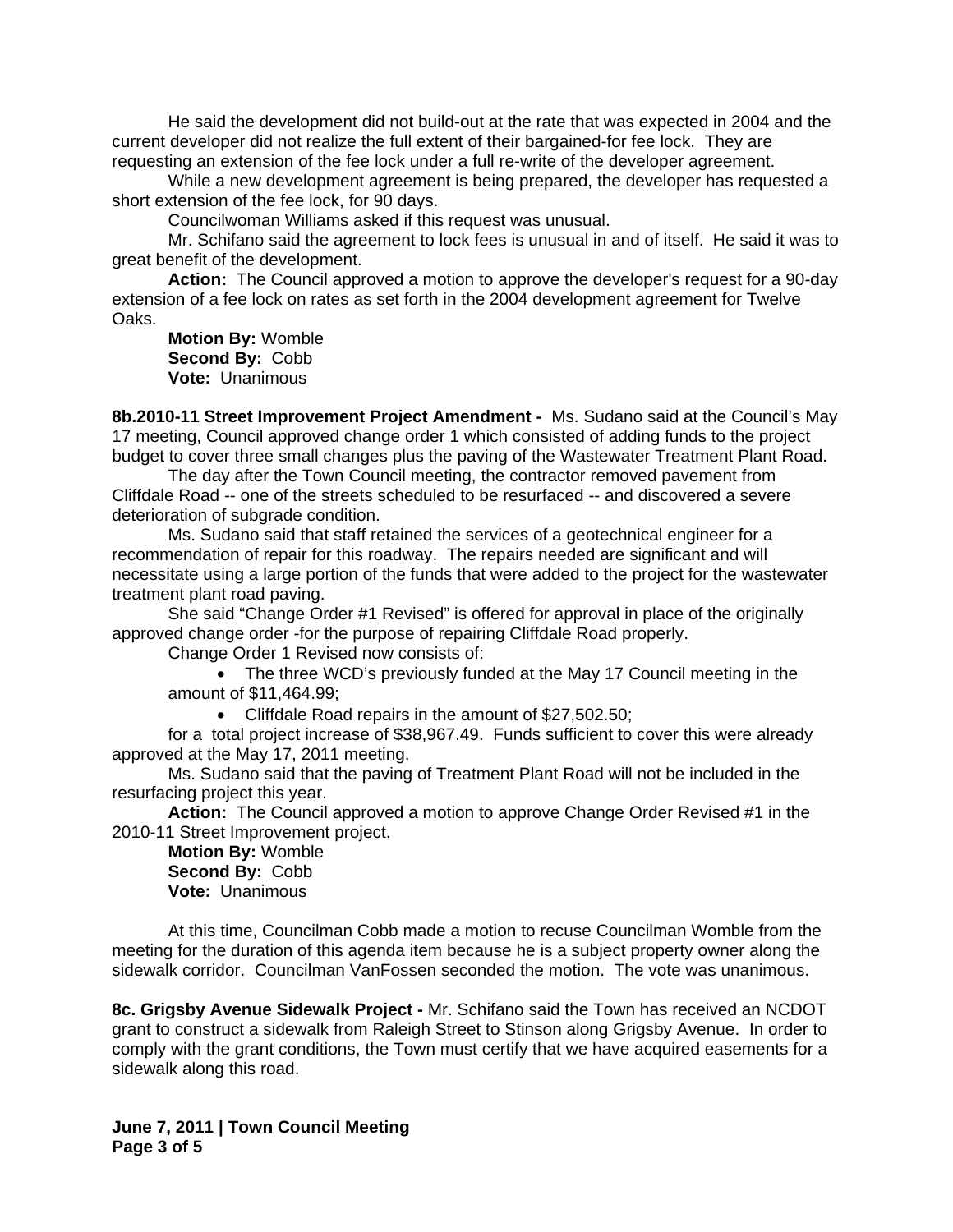He said Resolution 11-16 is needed for the Town to exercise eminent domain in the event that voluntary acquisition is not possible or the landowners cannot be reached. It is important for the Council to know that the landowners listed in Exhibit A of the resolution have not at this time refused to grant easements to the Town; however, to meet the NCDOT deadline for easement certification by Sept. 1, the Council should exercise the eminent domain authority of the Town now or risk forfeiting NCDOT funds.

Mr. Schifano noted that the Town cannot enter into voluntary land negotiations with a sitting town council member and therefore a condemnation resolution is necessary for Mr. Womble's parcel.

**Action:** The Council approved a motion to adopt Resolution 11-16, a resolution authorizing the eminent domain process as and if needed to obtain easement for the Grigsby Avenue sidewalk project.

**Motion By:** VanFossen **Second By:** Cobb **Vote:** Unanimous A c*opy of the Resolution 11-16 is incorporated into these minutes as addenda pages.*

Councilman VanFossen made a motion to readmit Councilman Womble into the meeting, and it was seconded by Councilman Cobb. The vote was unanimous.

**8d. Wright-Stafford Tract -** Mr. Schifano said the Town Council previously authorized the town attorney to enter into negotiations with the landowner of an approximately 17.5-acre tract in the downtown area owned by Wright-Stafford, LLC. This undeveloped tract is centrally located in Town and surrounds a historic home, the Leslie-Alford-Mims House (which is displayed on the town seal,) a historic cemetery and springs (although it is not confirmed that these are the springs for which the town is named.)

 He said the landowner is willing to do a combination of sale and donation of the property. They have supplied a recent (December 2010) appraisal valuing the land at \$1.3 million. The contract states that the Town would give \$550,000 in cash and accept a donation of \$750,000 from the landowner.

 Councilman Womble asked how the Town would pay for the land. Mr. Schifano said the town manager is planning installment financing at low interest for the purchase.

 Councilman Womble asked how much of the property was usable. Mr. Schifano said staff feels certain that there is an amount of the land that is buildable because there was a development plan approved for townhomes. An exact idea of how the property could be used would be subject to a survey that would be performed by the town.

Councilman Womble said the Town needed the land.

**Action:** The Council approved a motion to approve a purchase contract for the 17.5 acre Wright-Stafford tract for \$550,000 in cash with a donation of the balance of land valued at \$750,000.

**Motion By:** Williams **Second By:** Cobb **Vote:** Unanimous

 **9. Other Business:** Councilman Womble said he was proud of the baseball team and was pleased about the police and fire escort leading the team back into town.

 Councilwoman Williams said she was interested in learning more about how the Town might be able to help the Trotter Bluff subdivision, following emails from a resident reporting that the subdivision sign was damaged during the April 16 tornado.

#### **June 7, 2011 | Town Council Meeting Page 4 of 5**